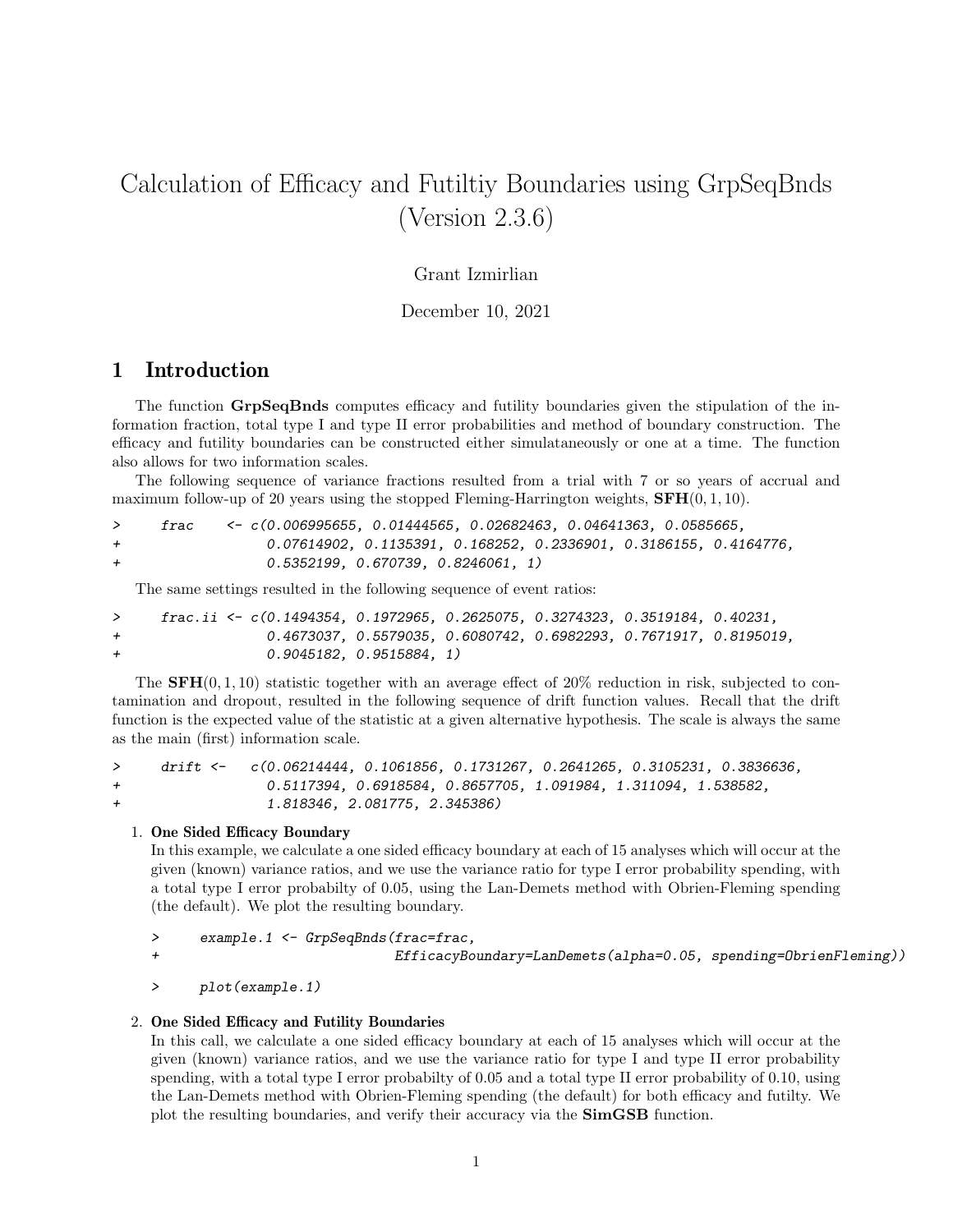

Figure 1: One-sided efficacy boundary constructed via the Lan-Demets method, using the O'Brien-Fleming error probability spending function, with total type I error probability set to 0.05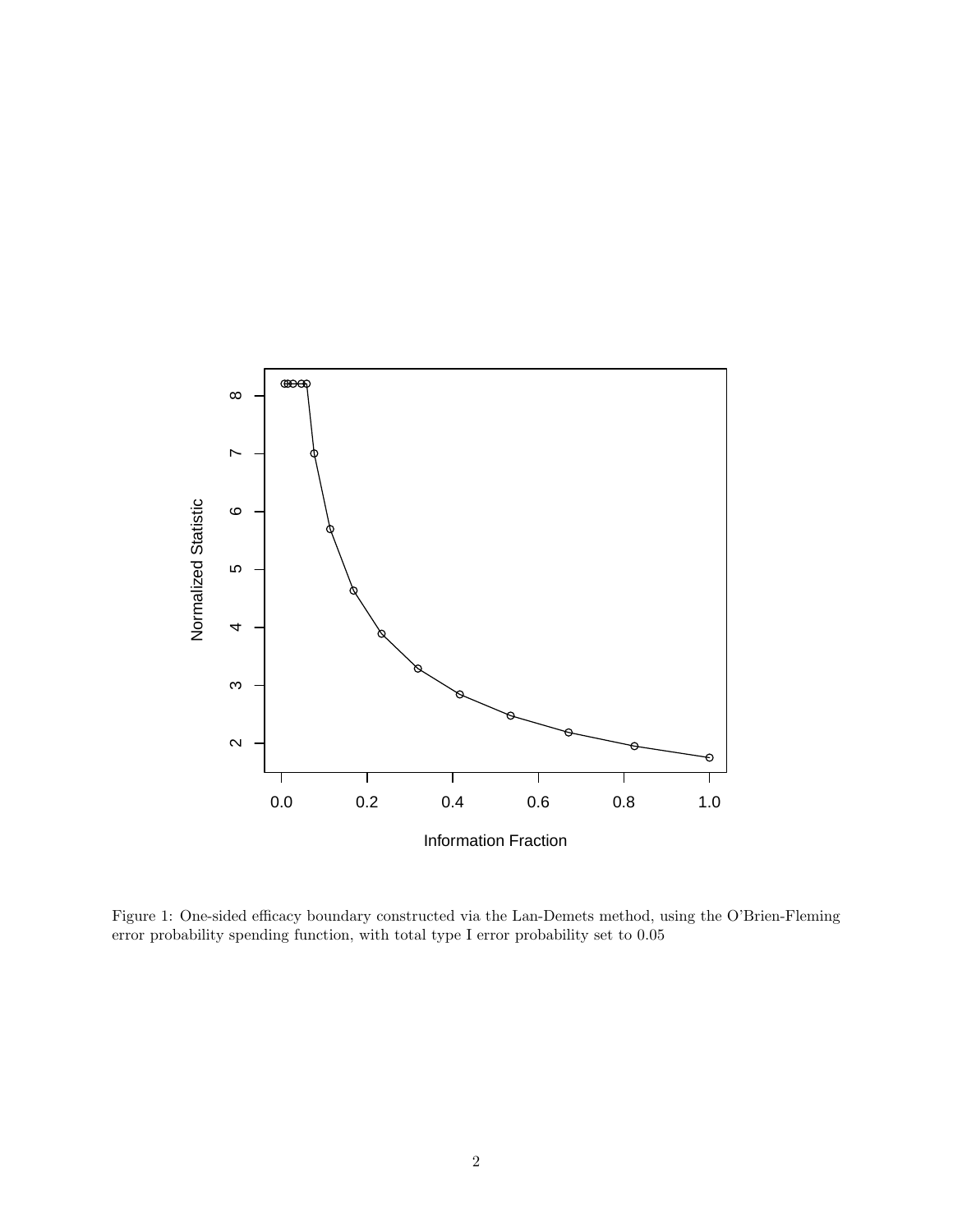```
> example.2 <- GrpSeqBnds(frac=frac,
+ EfficacyBoundary=LanDemets(alpha=0.05, spending=ObrienFleming),
+ FutilityBoundary=LanDemets(alpha=0.10, spending=ObrienFleming),
+ drift=drift)
> SimGSB(example.2)
        eI.est eI.act eII.est eII.act
0.006996 0.00000 1.000000e-15 0.00000 1.000000e-15
0.01445  0.00000  2.000000e-15  0.00000  2.000000e-15
0.02682 0.00000 3.000000e-15 0.00000 3.000000e-15
0.04641 0.00000 4.000000e-15 0.00000 2.559608e-14
0.05857 0.00000 5.000000e-15 0.00000 1.070201e-11
0.07615 0.00000 1.229520e-12 0.00000 2.512057e-09
0.1135  0.00000  6.002701e-09  0.00000  1.052745e-06
0.1683 0.00000 1.768361e-06 0.00006 6.071218e-05
0.2337 0.00015 5.026046e-05 0.00071 6.675519e-04
```
0.3186 0.00058 5.160593e-04 0.00351 3.567972e-03 0.4165 0.00263 2.389040e-03 0.01049 1.081021e-02 0.5352 0.00731 7.382981e-03 0.02467 2.455480e-02 0.6707 0.01592 1.670406e-02 0.04446 4.460067e-02 0.8246 0.03009 3.089949e-02 0.07012 7.008565e-02 1 0.04719 5.000000e-02 0.23831 2.362335e-01

> plot(example.2)

#### 3. One Sided Efficacy and Futility Boundaries with Two information Scales

The following example illustrates the use of the two information scales. Note that according to the theory, the concept "information fraction" refers to the ratio of variances of the current statistic to the statistic at the end of the trial. In many circumstances, the variance of the test statistic at the end of the trial is known based upon the original design. For example, if the test statistic is the ordinary (unweighted) log-rank statistic, the arms are balanced, and censoring and event rates are relatively rare, then the variance at the end of the trial is roughly one quarter of the total expected events so that the variance ratio equals the ratio of current observed events to the total expected. However, with the introduction of a weighting function, the timing of the events can drastically alter the value of the end of trial variance.

This phenomenon led Lan and Demets to introduce the use of two information scales. In order to understand the nature of this innovation, consider that the information fraction serves two distinct purposes: (i) in the spending of errror probability and (ii) in the transformation of the sequence of observed test statistics to a process having normally distributed independent increments with variance linear in information (Brownian paths). The key behind their innovation was the observation that one could use separate information scales for each one of these purposes. First, instead of normalizing the sequence of current and previously recorded statistics to have unit variance at the end of the trial, which required knowledge of the end of trial variance, one could normalize to have unit variance at the current analysis. This still results in Brownian paths. However, the information scale on which error probability is spent must be monotone increasing from 0 to 1 throughout the duration of the trial, but there is no real reason to require this scale of information to grow as the variance ratio. In fact, one may stipulate any scale. The original reason that the two scales were specified on the single variance scale was so that the resulting procedure was equivalent to continuous monitoring of the test statistic (by the reflection principle).

In the following example, suppose that we are performing the 7th interim analysis. We don't know what the variance will be at the end of the trial, so we normalize variances of the current and previous statistics by the variance of the current statistic. This is equivalent to the following length 7 vector of variance ratios: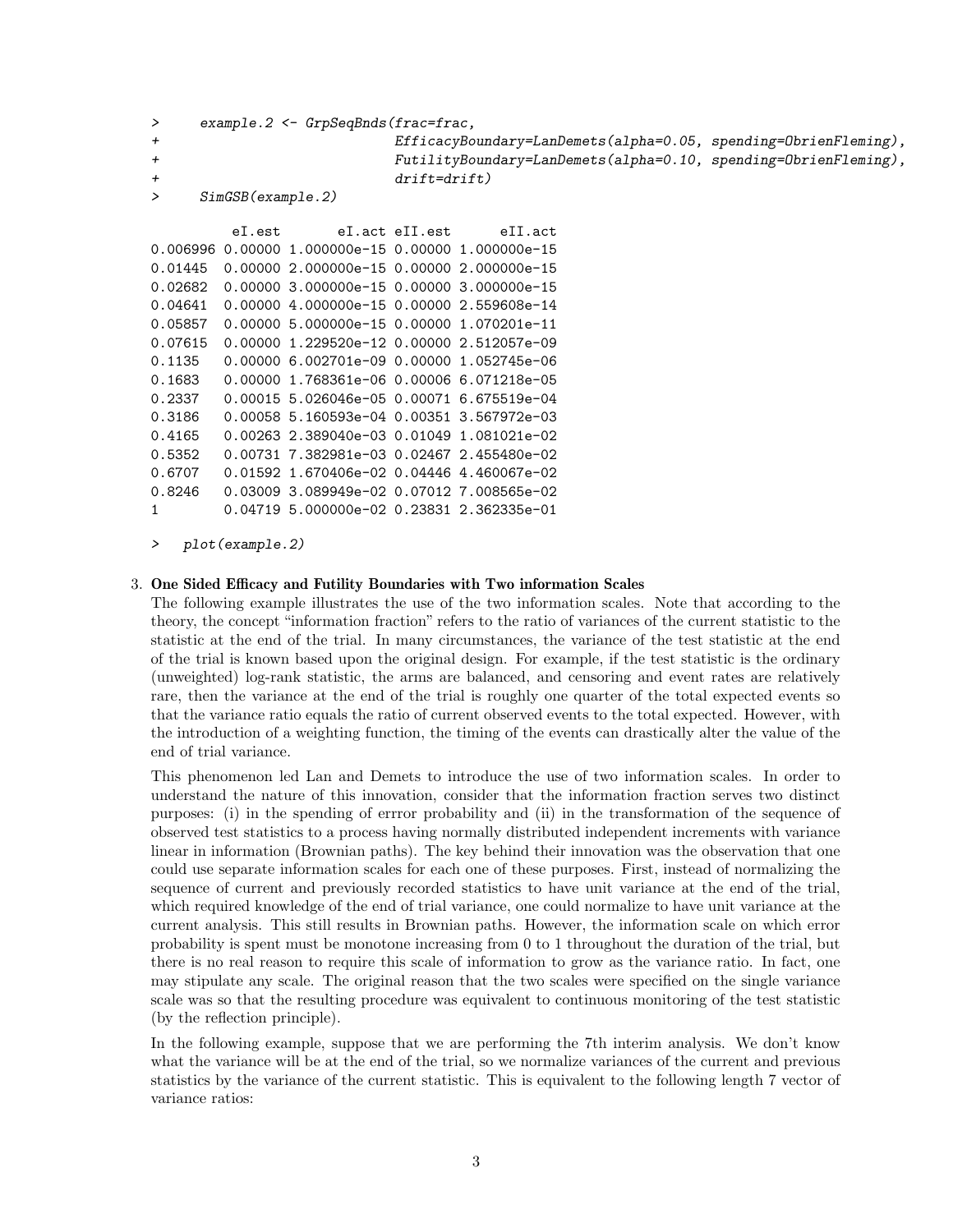

Figure 2: One-sided efficacy and futility boundaries constructed via the Lan-Demets method, using the O'Brien-Fleming error probability spending function, with total type I and type II error probabilities set to 0.05 and 0.10, respectively. The futility boundary is constructed relative to the alternative hypothesis corresponding to the drift sequence above.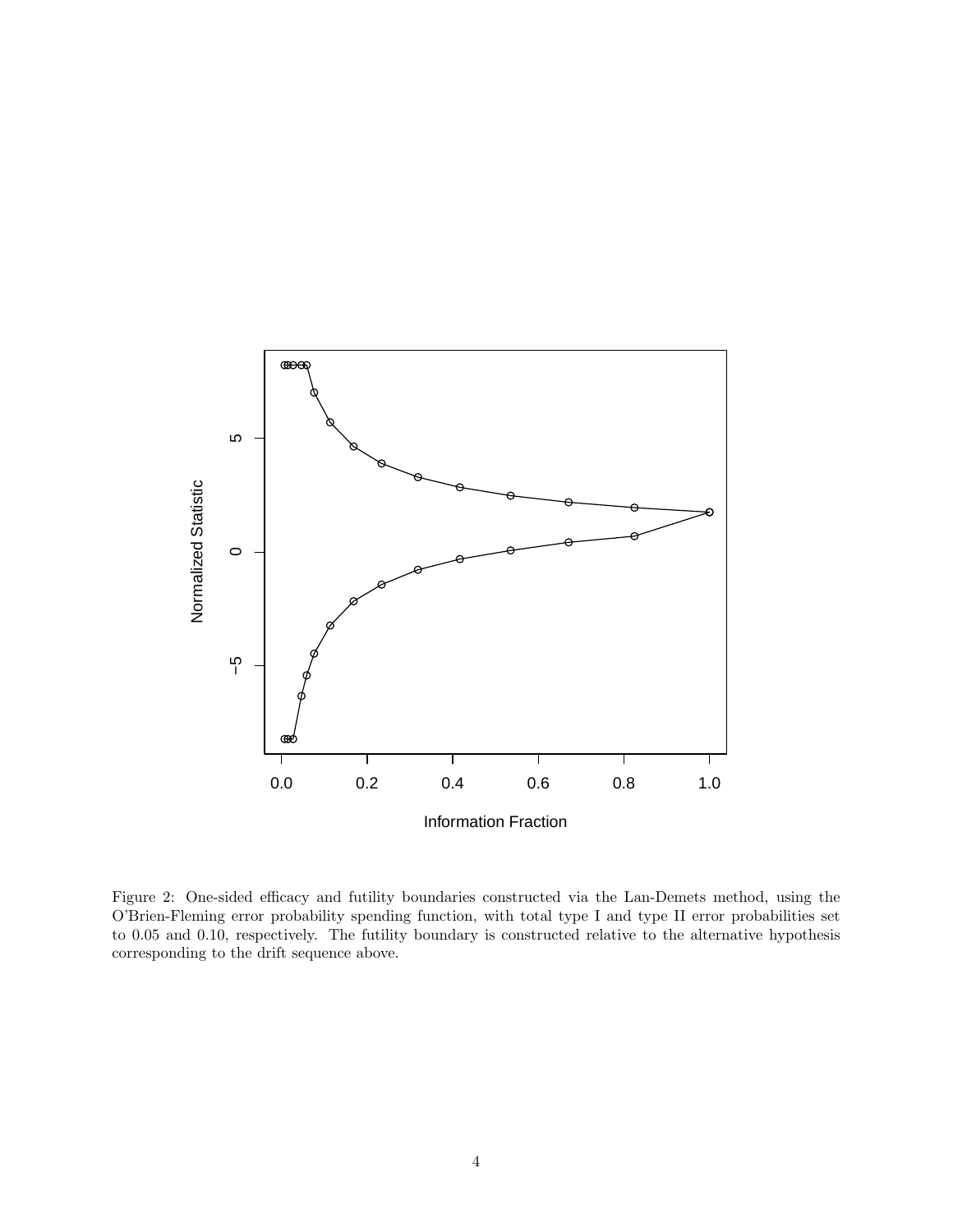> frac7 <- frac[1:7]/frac[7]

To proceed under the "unknown variance at end of trial" case, we must use a second scale for spending type I and II error probabilty. Unlike the above scale which is renormalized at each analysis to have value 1 at the current analysis, the alpha spending scale must be monotone increasing and attain the value 1 only at the end of the trial. A natural choice is the event ratio, which is known in advance if the trial is run until a required number of events is obtained, a so called maximum information trial:

```
> frac7.ii <- frac.ii[1:7]
```
the first seven values of the drift function

```
> drift7 <- drift[1:7]/frac[7]^0.5
> example.3 <- GrpSeqBnds(frac=frac7, frac.ii=frac7.ii,
+ EfficacyBoundary=LanDemets(alpha=0.05, spending=ObrienFleming),
+ FutilityBoundary=LanDemets(alpha=0.10, spending=ObrienFleming),
+ drift=drift7)
> SimGSB(example.3)
       eI.est eI.act eII.est eII.act
0.1494 0.00000 3.974892e-07 0.00002 2.090403e-05
0.1973 0.00000 1.021661e-05 0.00023 2.129657e-04
0.2625 0.00007 1.305582e-04 0.00128 1.325597e-03
0.3274 0.00056 6.143221e-04 0.00384 4.046323e-03
0.3519 0.00091 9.534929e-04 0.00535 5.558965e-03
0.4023 0.00191 2.001124e-03 0.00944 9.506958e-03
0.4673 0.00392 4.142034e-03 0.01576 1.612043e-02
```

```
> plot(example.3)
```
#### 4. Explore different boundary construction methods

The Pow(p) spending function is  $alpha f^p$ . Using  $p = 1$  results in linear spending of alpha so that the resulting futility boundary is less conservative.

> example.4 <- update(example.3, FutilityBoundary=LanDemets(alpha=0.05, spending=Pow(1))) > SimGSB(example.4)

eI.est eI.act eII.est eII.act 0.1494 0.00000 3.974892e-07 0.00789 0.007471770 0.1973 0.00000 1.021661e-05 0.01153 0.009864825 0.2625 0.00011 1.305582e-04 0.01469 0.013125375 0.3274 0.00063 6.143221e-04 0.01782 0.016371615 0.3519 0.00102 9.534929e-04 0.01970 0.017595920 0.4023 0.00203 2.001124e-03 0.02193 0.020115500 0.4673 0.00427 4.142034e-03 0.02506 0.023365185

#### > plot(example.4)

Of course there are other options not covered in these examples but this should get you started.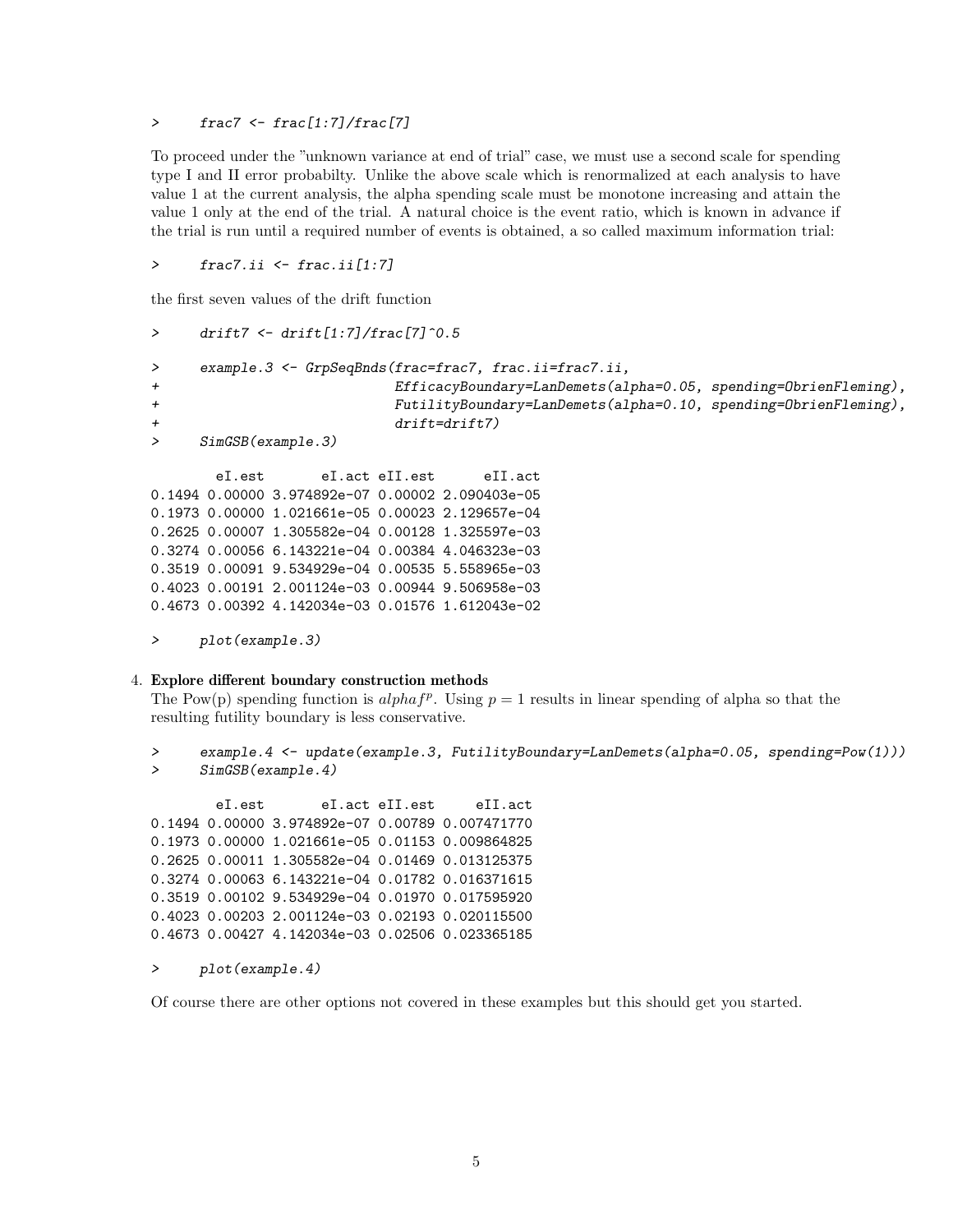

Figure 3: One-sided efficacy and futility boundaries constructed as in example 3, using the two information scales feature. The main information scale in which the sequence of statistics is normalized to the scale of brownian paths, is the variance fraction, normalized to unity at the 7th analysis. The secondary scale upon which error probability is spent is the event ratio.